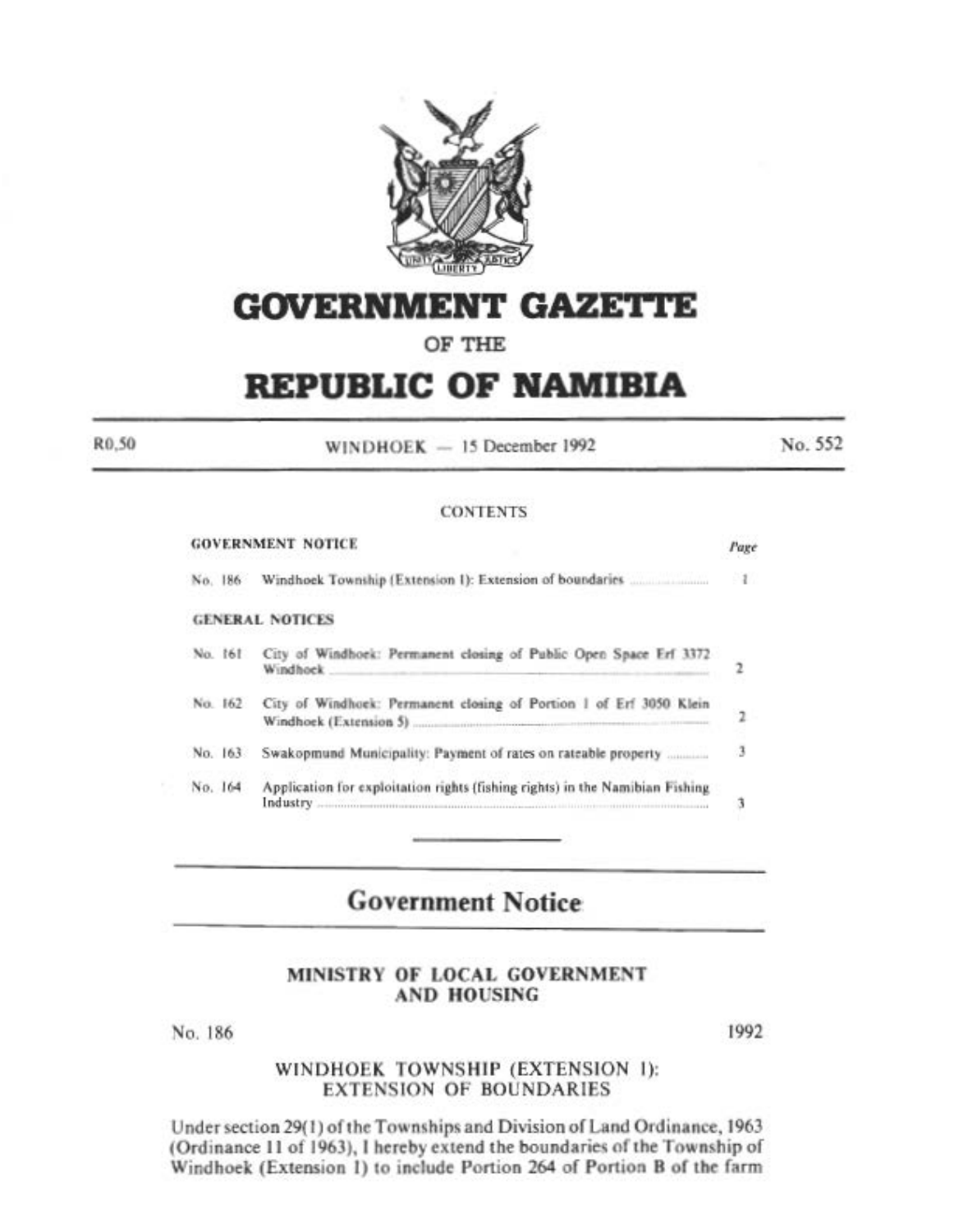No. *552* 

Windhoek Town and Townlands 31, situated in the Registration Division K and represented by Cadastral Diagram A331/92.

The property so included shall be known as Erf 7237. Windhoek Township (Extension 1).

l. AMATHILA MINISTER OF LOCAl. GOVERNMENT AND HOUSING Windhoek, 9 November 1992.

# General Notices

# CITY OF WINDHOEK

No. 161

1992

### PERMANENT CLOSING OF PUBLIC OPEN SPACE ERF 3372 WINDHOEK

Notice is hereby given in terms of article  $50(3)(a)(ii)$  of the Local Authorities Act of 1992, (Act 23 of 1992), that the Municipality of Windhoek proposes to close permanently the undermentioned portion as indicated on plan *P/2857/A* which lies for inspection during office hours at the office of the Town Planner, Room 702. Municipal Offices. Independence Avenue,

#### Erf 3372, Heinitzburg Street, Windhoek as Public Open Space.

Objections to the proposed closing are to be served on the Director, Local Authorities and Development Planning, Private Bag 13289, and the Town Clerk, P.O. Box *59.* Windhoek, within 30 days after the appearance of this notice in accordance with article  $50(3)(a)(iv)$  of the above Act.

J.C.B. BLIGNAUT TOWN CLERK

#### CITY OF WINDHOEK

No. 162

1992

PERMANENT CLOSING OF PORTION I OF ERF 3050 KlEIN WINDHOEK. EXTENSION *5* 

Notice is hereby given in terms of article  $50(3)(a)$  of the Local Authorities Act of 1992, (Act 23 of 1992) that the Municipality of Windhoek proposes to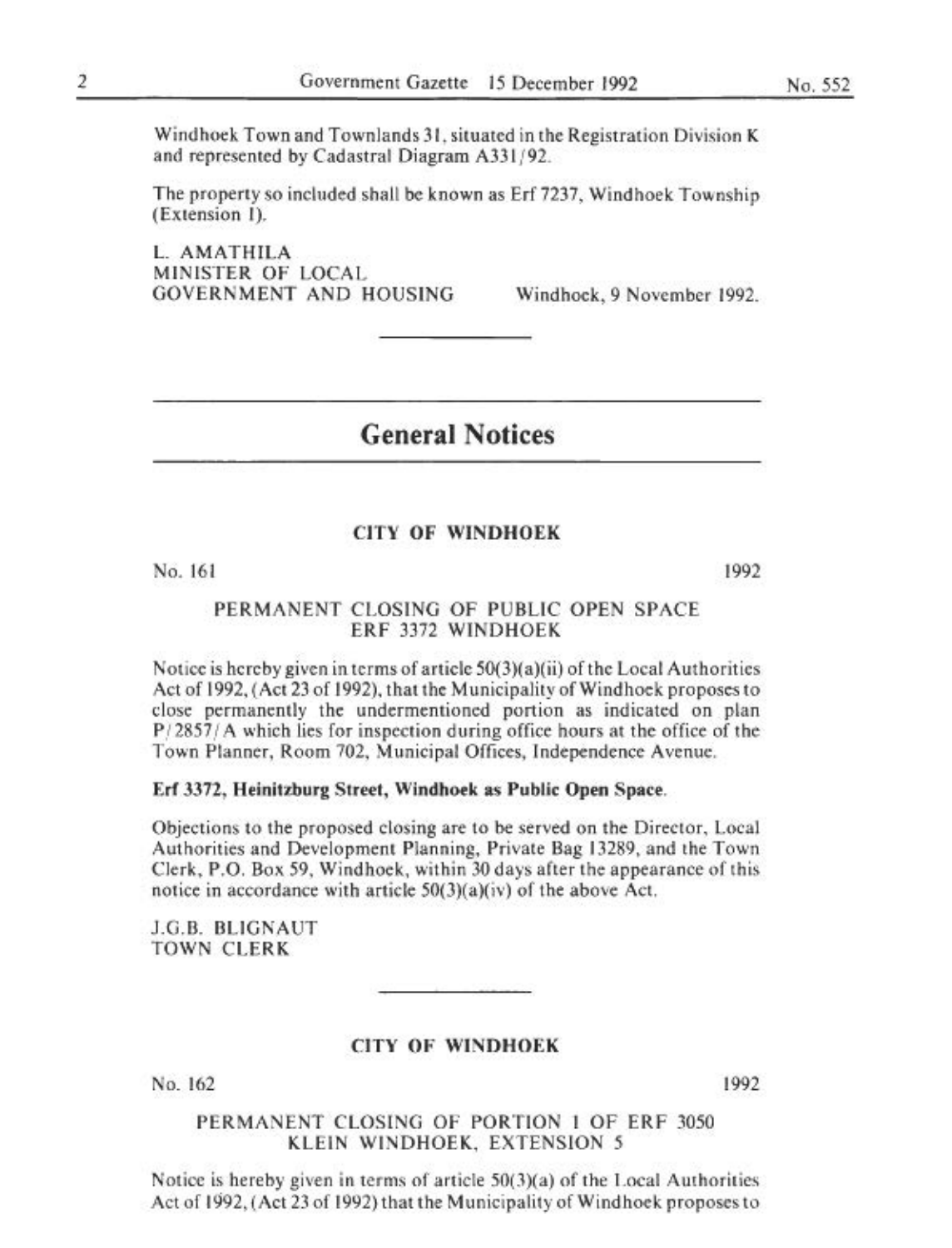close permanently the undermentioned portion as indicated on plan  $P/2806/A$  which lies for inspection during office hours at the office of the Town Planner, Room 702, Municipal Offices, Independence Avenue.

# Portion 1 of Public Open Space, Erf 3050 Klein Windhoek Extension 5.

Objections to the proposed closing are to be served on the Director, Local Authorities and Development Planning, Private Bag 13289, and the Town Clerk, P.O. Box 59, Windhoek, within 30 days after the appearance of this notice in accordance with article 50(3)(a) of the above Act.

J.G.B. BLIGNAUT **TOWN CLERK** 

#### **SWAKOPMUND MUNICIPALITY**

No. 163

1992

#### PAYMENT OF RATES ON RATEABLE PROPERTY

In terms of powers granted under section 73(1) of the Local Authorities Act 1992. Act 23 of 1992, the public is notified that:

The Town Council shall levy the undermentioned rates in respect of the period 1 December 1992 to 30 June 1993.

#### Swakopmund and Tamariskia:

(a) On site value: R0,014195 per Rand per year (b) On improvement value: R0.003226 per Rand per year

A.G. AURET **TOWN CLERK** 

#### MINISTRY OF FISHERIES AND **MARINE RESOURCES**

No. 164

1992

# APPLICATION FOR EXPLOITATION RIGHTS (FISHING RIGHTS) IN THE **NAMIBIAN FISHING INDUSTRY**

1. It is hereby made public that in terms of Cabinet Resolution C2/1711/00 dated 17 November 1992, applications are awaited for exploitation rights (fishing rights) in respect of -

 $(i)$  hake

(ii) horse mackerel

(iii) crab.